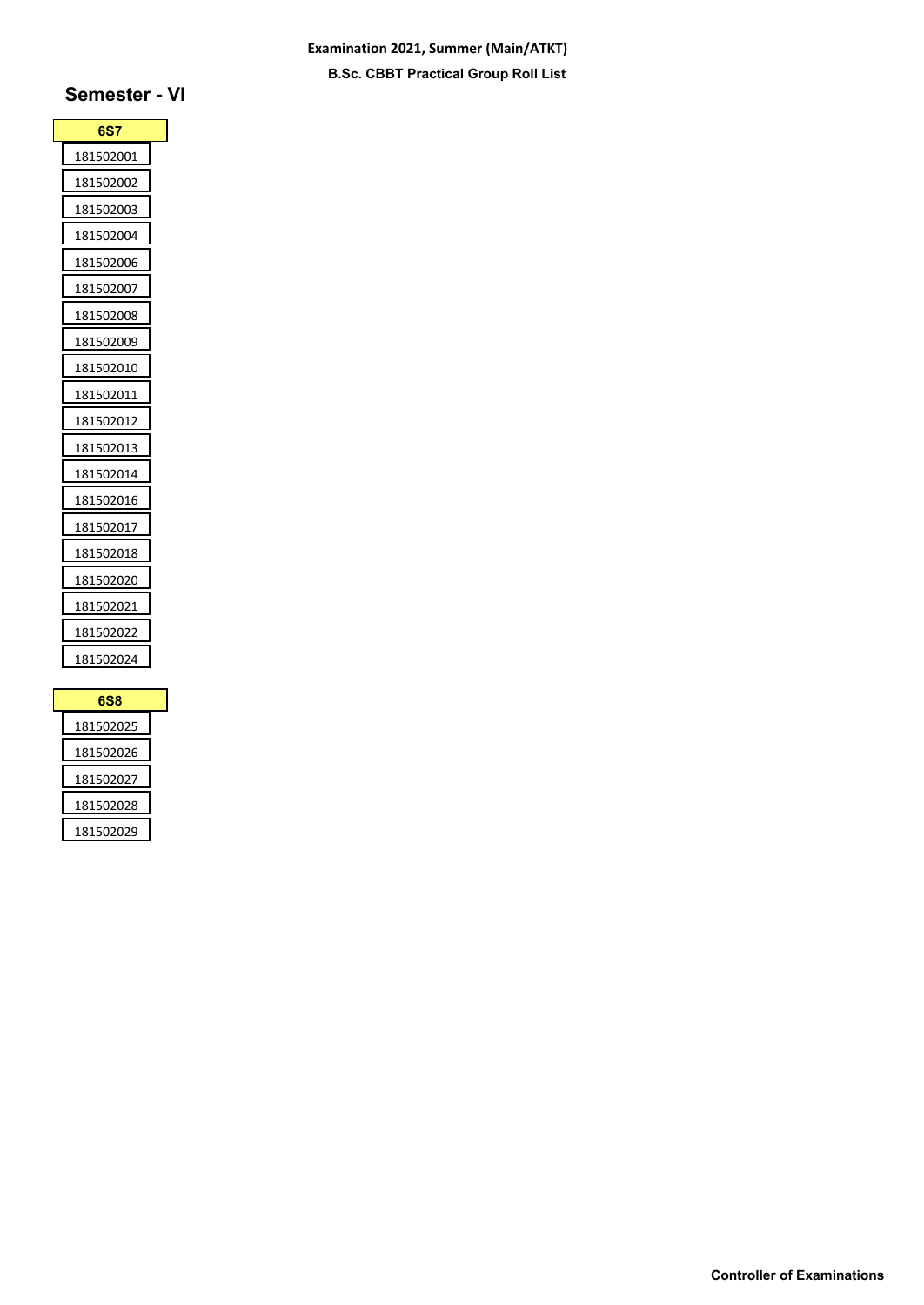#### **Examination 2021, Summer (Main/ATKT)**

**B.Sc. CBZ Practical Group Roll List**

 $|181501088|$ 

| 6S1                     |  |
|-------------------------|--|
| <u>181501001</u>        |  |
| 181501002               |  |
| 181501003               |  |
| 181501004               |  |
| 181501005               |  |
| 181501006               |  |
| 181501009               |  |
| 181501010               |  |
| 181501011               |  |
| 181501012               |  |
| 181501013               |  |
| 181501014               |  |
| 181501015               |  |
| 181501016               |  |
| 181501017               |  |
| <u>181501018</u>        |  |
| 181501019               |  |
| 181501020               |  |
| 181501021               |  |
| 181501022               |  |
|                         |  |
|                         |  |
| <b>6S2</b><br>181501023 |  |
| 181501024               |  |
| 181501025               |  |
| L81.<br>01026ذ          |  |
| 181501027               |  |
| 181501028               |  |
| 181501030               |  |
| 181501031               |  |
| 181501032               |  |
| 181501033               |  |
| 181501034               |  |
| 181501035               |  |
| 181501036               |  |
| 181501037               |  |
| 181501038               |  |
| 181501039               |  |
| <u>181501040</u>        |  |
| 181501041               |  |
| 181501042               |  |

**Semester - VI**

|                  | Sc. |  |
|------------------|-----|--|
| 6S3              |     |  |
| 181501045        |     |  |
| 181501046        |     |  |
| 181501047        |     |  |
| 181501048        |     |  |
| 181501049        |     |  |
| 181501050        |     |  |
| 181501051        |     |  |
| <u>181501052</u> |     |  |
| 181501055        |     |  |
| 181501056        |     |  |
| 181501057        |     |  |
| 181501058        |     |  |
| 181501059        |     |  |
| 181501060        |     |  |
| 181501061        |     |  |
| 181501062        |     |  |
| 181501063        |     |  |
| 181501064        |     |  |
| 181501065        |     |  |
| 181501066        |     |  |
| 6S4              |     |  |
| 181501067        |     |  |
| 181501068        |     |  |
| <u>181501069</u> |     |  |
| 51.<br>)UI       |     |  |
| 181501071        |     |  |
| 181501072        |     |  |
| 181501074        |     |  |
| 181501075        |     |  |

**6S5**

| 181501089         |
|-------------------|
| 181501090         |
| <u>181501</u> 092 |
| 181501093         |
| 181501094         |
| 181501096         |
| 181501097         |
| 181501098         |
| 181501099         |
| 181501100         |
| 181501102         |
| 181501103         |
| 181501104         |
| 181501105         |
| 181501106         |
| 181501107         |
| 181501108         |
| 181501109         |
| 181501110         |
|                   |

| с        |
|----------|
| 91501201 |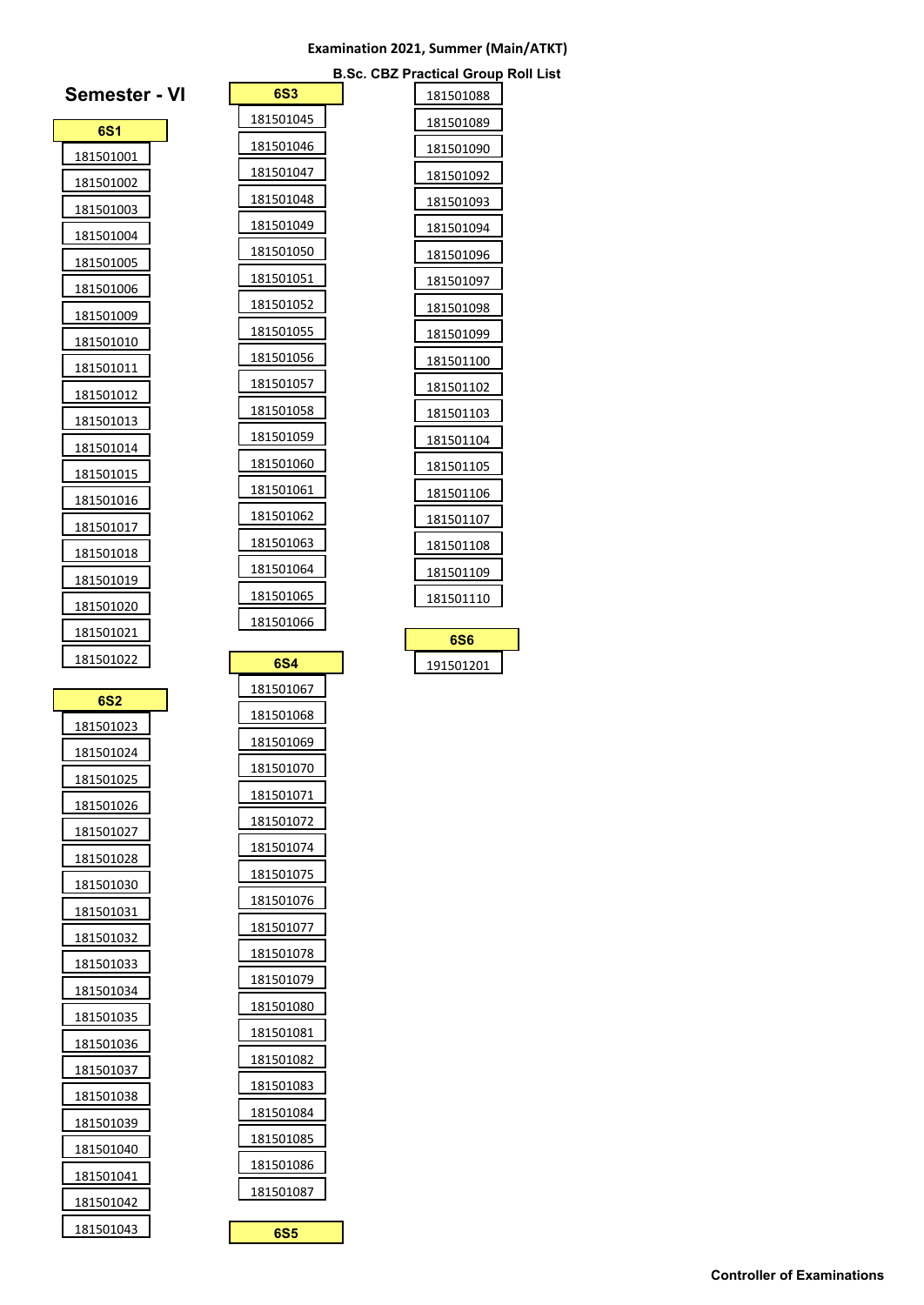### **Examination 2021, Summer (Main/ATKT) B.Sc. CZBT Practical Group Roll List**

| Semester - V      |  |
|-------------------|--|
| 6S <sub>10</sub>  |  |
| 181503023         |  |
| 181503024         |  |
| 181503025         |  |
| 181503026         |  |
| 181503028         |  |
| 181503029         |  |
| 181503030         |  |
| 181503031         |  |
| 181503032         |  |
| 181503033         |  |
| 181503034         |  |
| 181503035         |  |
| 181503036         |  |
| 181503037         |  |
| 181503038         |  |
| <u> 181503039</u> |  |
| 181503042         |  |
| 181503043         |  |
| 181503044         |  |
| 181503045         |  |

| 6S11      |  |
|-----------|--|
| 181503046 |  |
| 181503047 |  |
| 181503048 |  |
| 181503049 |  |
| 181503050 |  |

| 6S9              |
|------------------|
| <u>181503001</u> |
| <u>181503002</u> |
| <u>181503003</u> |
| <u>181503004</u> |
| <u>181503005</u> |
| 181503006        |
| 181503007        |
| <u>181503008</u> |
| <u>181503009</u> |
| <u>181503010</u> |
| 181503011        |
| <u>181503012</u> |
| <u>181503014</u> |
| 181503015        |

| 181503017 |  |
|-----------|--|
| 181503018 |  |
| 181503019 |  |
| 181503020 |  |
| 181503021 |  |
| 181503022 |  |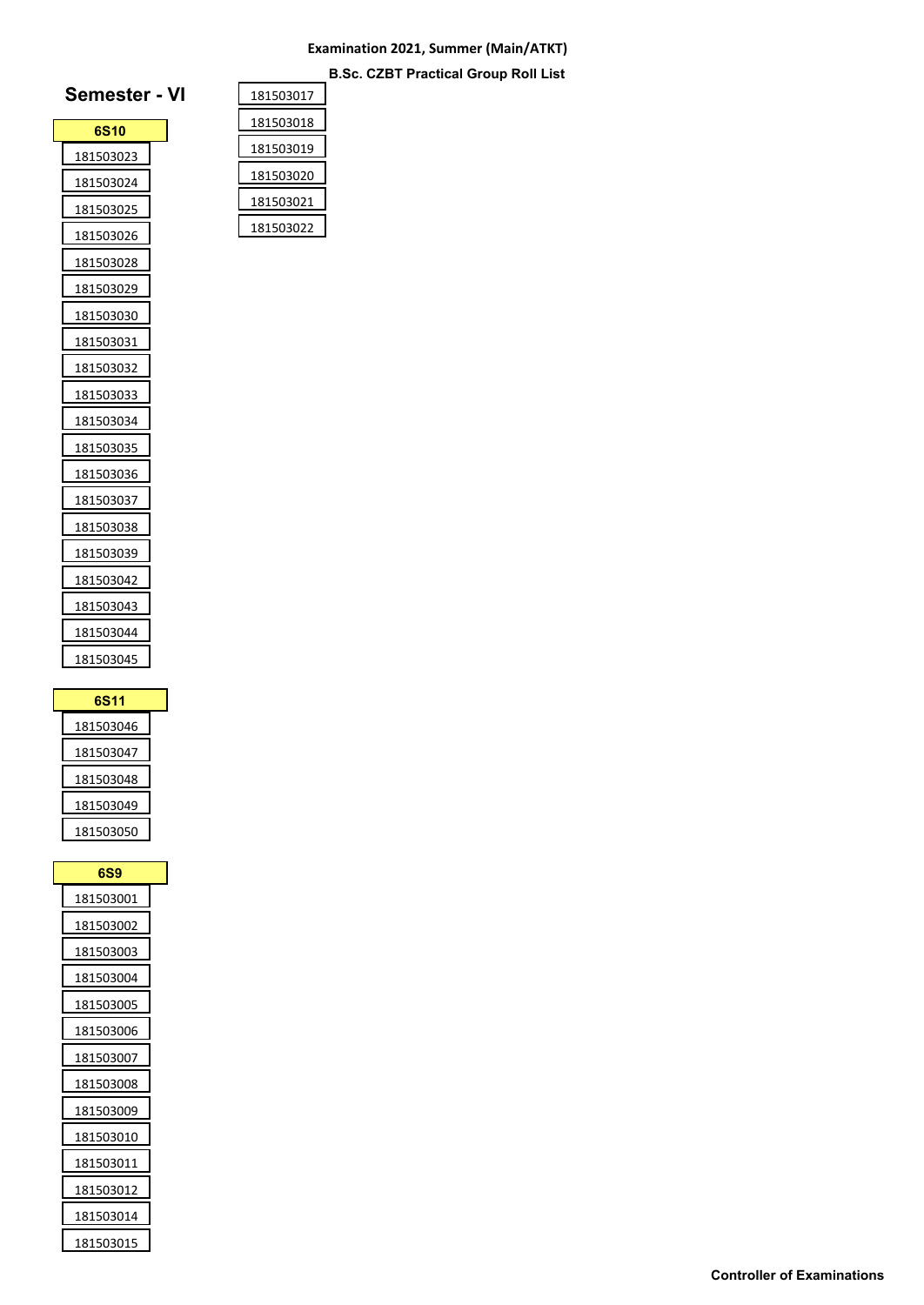### **Examination 2021, Summer (Main/ATKT) B.Sc. CZPHLT Practical Group Roll List**

# **Semester - VI**

| <u> 181512002</u><br>181512003 |
|--------------------------------|
|                                |
|                                |
| 181512004                      |
| 181512006                      |
| 181512007                      |
| 181512010                      |
| 181512011                      |
| 181512012                      |
| 181512013                      |
| 181512014                      |
| 181512015                      |
| 181512016                      |
| 181512018                      |
| 181512019                      |
| 181512020                      |
| 181512021                      |
| 181512022                      |
| 181512024                      |
| 181512026                      |
| 181512027                      |

| 6S35      |  |
|-----------|--|
| 181512029 |  |
| 181512030 |  |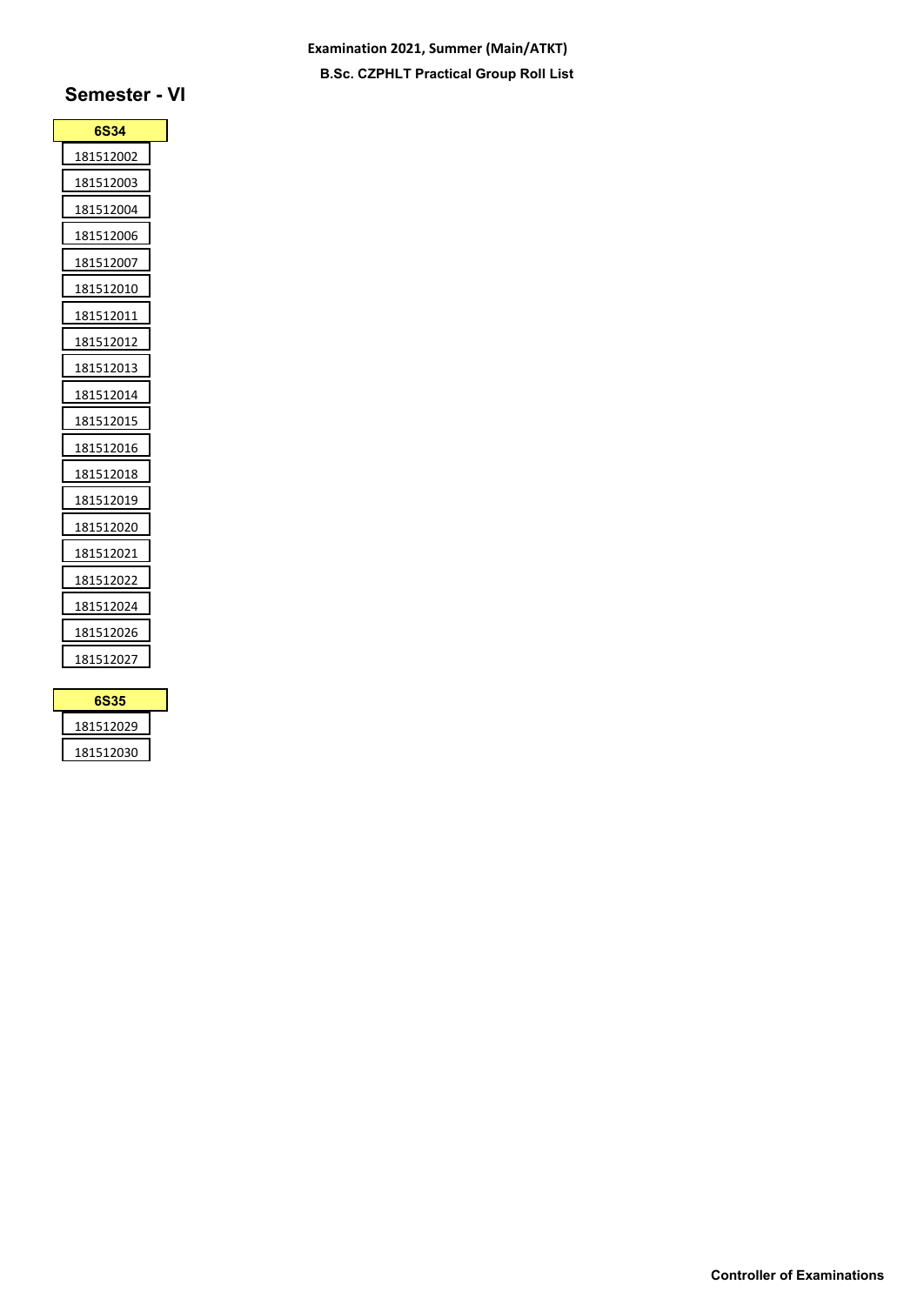### **Examination 2021, Summer (Main/ATKT)**

**B.Sc. PCM Practical Group Roll List**

| Semester - VI |  |
|---------------|--|
| <b>6S12</b>   |  |
| 181504003     |  |
| 181504004     |  |
| 181504005     |  |
| 181504007     |  |
| 181504008     |  |
| 181504009     |  |
| 181504010     |  |
| 181504011     |  |
| 181504012     |  |
| 181504013     |  |
| 181504014     |  |
| 181504015     |  |
| 181504016     |  |
| 181504018     |  |
| 181504019     |  |
| 6S13          |  |
| 181504020     |  |
| 181504021     |  |
| 181504022     |  |
| 181504023     |  |
| 181504024     |  |
| 181504025     |  |
| 181504027     |  |
| 181504028     |  |
| 181504029     |  |
| 181504030     |  |
| 181504031     |  |
| 181504032     |  |
| 181504033     |  |
| 181504034     |  |
| 181504035     |  |
| 6S14          |  |
| 181504036     |  |
| 181504037     |  |
| 181504038     |  |
| 181504039     |  |
| 181504040     |  |
| 181504041     |  |
| 181504042     |  |
| 181504043     |  |
| 181504044     |  |

| . PCM Practical Group Roll List |  |
|---------------------------------|--|
| <u>181504086</u>                |  |
| 181504087                       |  |
| 181504088                       |  |
| 181504089                       |  |
| 181504090                       |  |
| 181504091                       |  |
| 181504092                       |  |
| 181504093                       |  |
| 181504094                       |  |
| 181504096                       |  |
| 181504097                       |  |
| 6S18                            |  |
| 181504098                       |  |
| 181504099                       |  |
| 181504100                       |  |
| 181504101                       |  |
| 181504102                       |  |
| 181504103                       |  |
| 181504104                       |  |
| <u>181504105</u>                |  |
| 181504106                       |  |
| 181504107                       |  |
| 181504108                       |  |
| 181504109                       |  |
| 181504110                       |  |
| 181504111                       |  |
| 181504112                       |  |
| 6S19                            |  |
| 181504113                       |  |
| 181504114                       |  |
| 181504115                       |  |
| 181504116                       |  |
| 181504117                       |  |
| 181504118                       |  |
| 181504119                       |  |
| 181504120                       |  |
| 181504121                       |  |
| 181504122                       |  |
| 181504123                       |  |
| 181504125                       |  |
| 181504126                       |  |
| 181504127                       |  |
| 181504128                       |  |

| <b>6S20</b>            |  |
|------------------------|--|
| 181504129              |  |
| 181504130              |  |
| 181504131              |  |
| 181504132              |  |
| <u>181504133</u>       |  |
| 181504134              |  |
| 181504135              |  |
| <u>181504136</u>       |  |
| 181504137              |  |
| 181504138              |  |
| 181504139              |  |
| 181504140              |  |
| 181504141              |  |
| 181504142              |  |
| 181504143              |  |
|                        |  |
| 6S21                   |  |
| 181504144              |  |
| 181504145<br>181504146 |  |
| 181504147              |  |
| 181504148              |  |
| 181504149              |  |
| 181504150              |  |
| <u>181504151</u>       |  |
| 181504152              |  |
| 181504153              |  |
| 181504154              |  |
| 181504155              |  |
| 181504156              |  |
| 181504157              |  |
| 181504158              |  |
|                        |  |
| 6S22                   |  |
| 181504159              |  |
| 181504160              |  |
| 181504161              |  |
| 181504163              |  |
| 181504164              |  |
| 181504165              |  |
| 181504166              |  |
| 181504167              |  |
| 181504168              |  |
| 181504169              |  |

| 181504170 |
|-----------|
| 181504171 |
| 181504172 |
| 181504173 |
| 181504174 |

| <b>6S23</b>      |
|------------------|
| 181504175        |
| 181504176        |
| 181504178        |
| 181504179        |
| 181504180        |
| <u>181504182</u> |
| 181504184        |
| 181504185        |
| <u>181504186</u> |
| 181504187        |
| 181504188        |
| 181504189        |
| 181504190        |
| 181504191        |
| 181504192        |
|                  |

**6S24** 

| 6S25      |  |
|-----------|--|
| 181504209 |  |
| 181504210 |  |
| 181504211 |  |
| 181504212 |  |
| 181504214 |  |

**Controller of Examinations**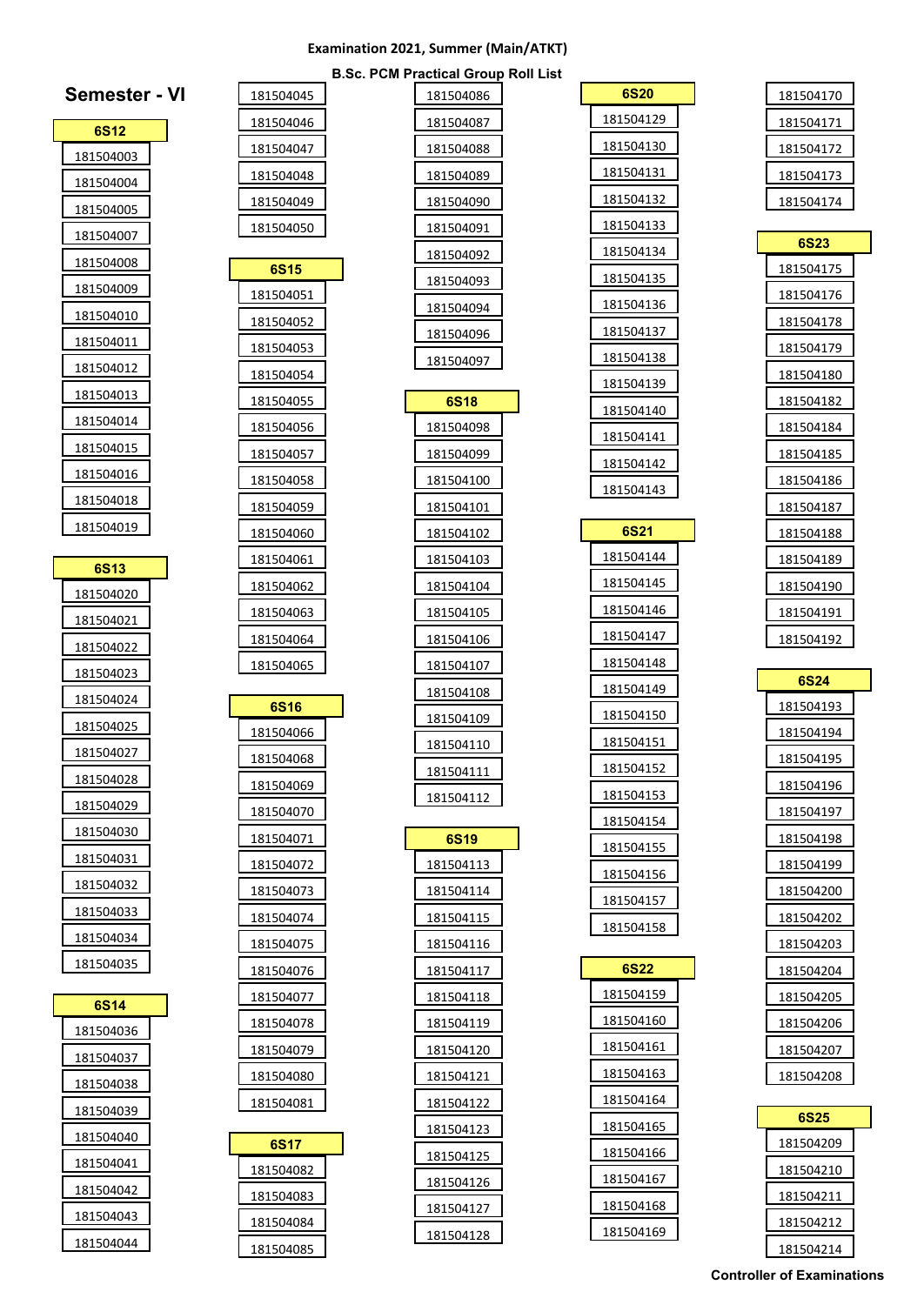### **Examination 2021, Summer (Main/ATKT) B.Sc. PCM Practical Group Roll List**

| 181504215 |
|-----------|
| 181504216 |
| 181504217 |
| 181504218 |
| 181504219 |
| 181504220 |
| 181504221 |
| 181504222 |
| 181504223 |
| 181504224 |
|           |

| 6S26      |  |
|-----------|--|
| 181504225 |  |
| 181504226 |  |
| 181504227 |  |
| 181504228 |  |
| 181504229 |  |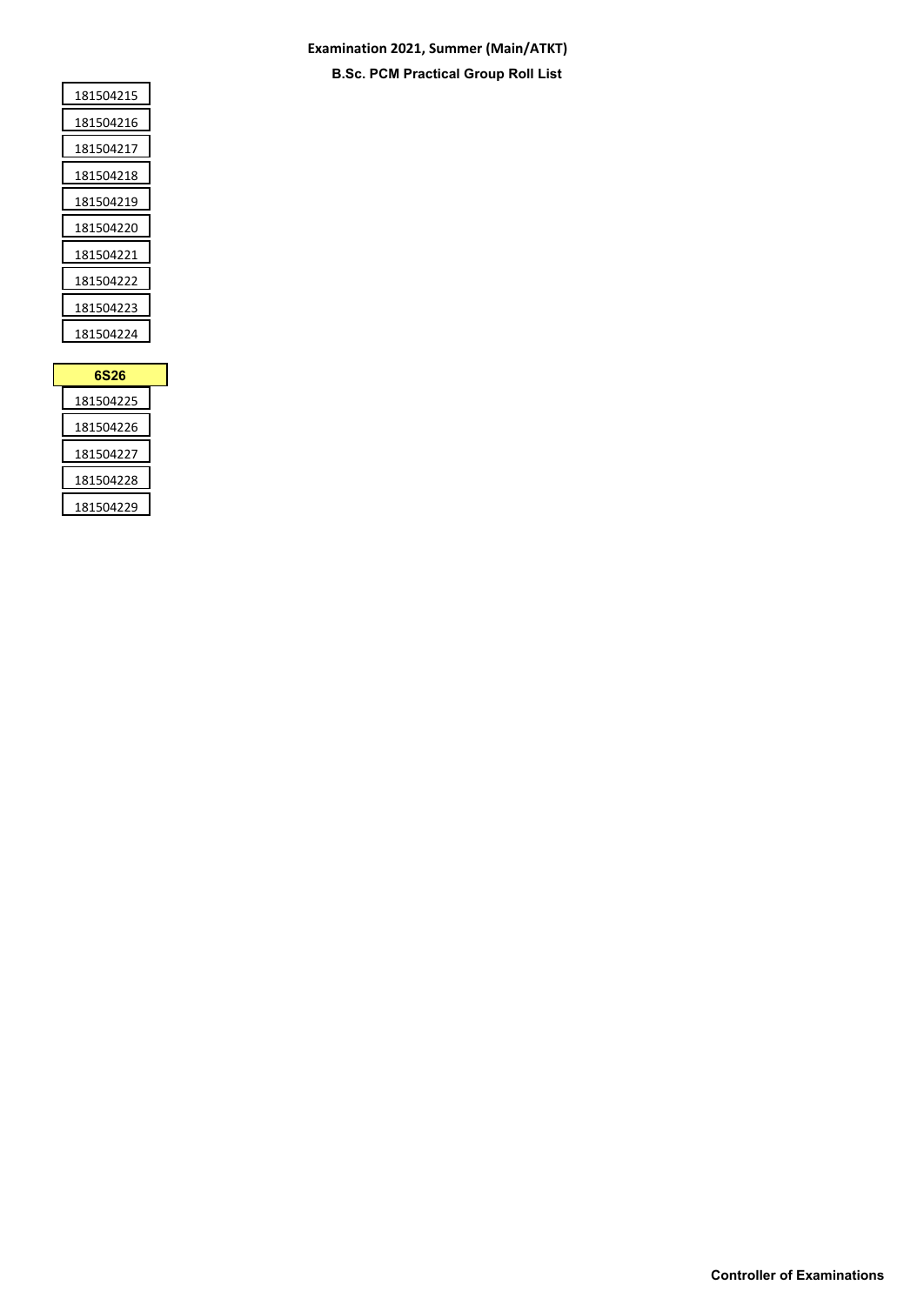### **Examination 2021, Summer (Main/ATKT) B.Sc. PMCS Practical Group Roll List**

## **Semester - VI**

| 6S30      |  |
|-----------|--|
| 181506001 |  |
| 181506002 |  |
| 181506003 |  |
| 181506004 |  |
| 181506005 |  |
| 181506006 |  |
| 181506007 |  |
| 181506008 |  |
| 181506009 |  |
| 181506011 |  |
| 181506012 |  |
| 181506013 |  |
| 181506014 |  |
| 181506015 |  |
| 181506016 |  |
|           |  |

| 6S31      |  |
|-----------|--|
| 181506017 |  |
| 181506018 |  |
| 181506019 |  |
| 181506020 |  |
| 181506021 |  |
| 181506022 |  |
| 181506023 |  |
| 181506024 |  |
| 181506025 |  |
| 181506026 |  |
| 181506027 |  |
| 181506028 |  |
| 181506029 |  |
| 181506030 |  |
| 181506032 |  |

| 6S32      |  |
|-----------|--|
| 181506033 |  |
| 181506034 |  |
| 181506035 |  |
| 181506036 |  |
| 181506037 |  |
| 181506038 |  |
| 181506039 |  |
| 181506042 |  |
| 181506043 |  |

| 181506045 |
|-----------|
| 181506046 |
| 181506049 |
| 181506050 |
| 181506051 |
| 181506053 |
|           |

| 6S33      |  |
|-----------|--|
| 181506054 |  |
| 181506055 |  |
| 181506056 |  |
| 181506057 |  |
| 181506058 |  |
| 181506059 |  |
| 181506060 |  |
| 181506061 |  |
| 181506062 |  |